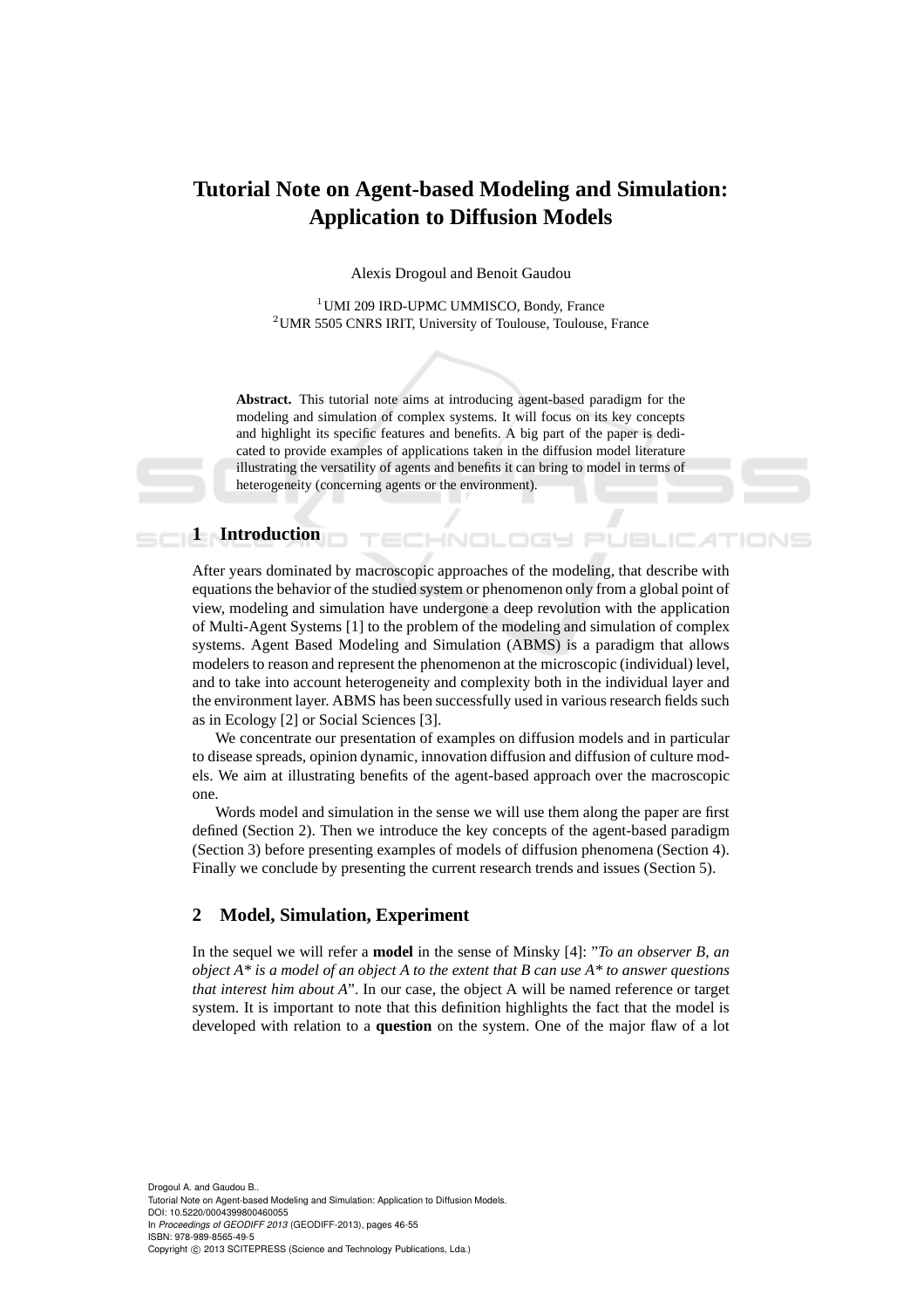of modeling and simulation projects is linked to the fact that the question is not well defined. Among all existing models, some (named static models) describe the structure of the the reference system (the elements constituting the system and their relations). Inversely dynamic models address the question related to its evolution. The execution of a (implemented) dynamic model on a computer is called a **simulation**.

The analysis of the model will need a lot of simulations to explore its behavior in function of various values of its parameters. The process will be quite similar to experimentations: controlled perturbations of the system (reference system or dynamic model) to answer a question.

Next section describe the few key concepts used to write agent-based models.

# **3 Agent-based Approach: A Small Set of Key Concepts**

Figure 1 illustrates the key concepts of a Multi-Agent System. To be short, an agentbased model will be a kind of 1 to 1 matching between entities of the studying real system and agents living in a simulated environment. The agents and the environment can be viewed as a *virtual micro-world*, that can be perturbed to be studied (with a freedom that we cannot have on studied systems).





**Fig. 1.** Key concepts of an agent-based model.

#### **3.1 Key Concepts**

**Agent.** Entities of the studied reference system will be represented by an agent. Following Wooldridge [5], an agent is a hardware or software entity with following properties: autonomy (he can act without the direct control of a human being), social ability (he can interact and communicate with other agents and even keep an image of its social environment), reactivity (he can perceive the environment and react to change the world) and pro-activeness (he can exhibit a goal-driven behavior).

Practically, this characterization of the term *agent* induces that an agent is a *selfcontained* [6] entity with an *internal state* (containing all the attributes that characterize an individual) and some *behaviors* that will induce the dynamic of the simulation.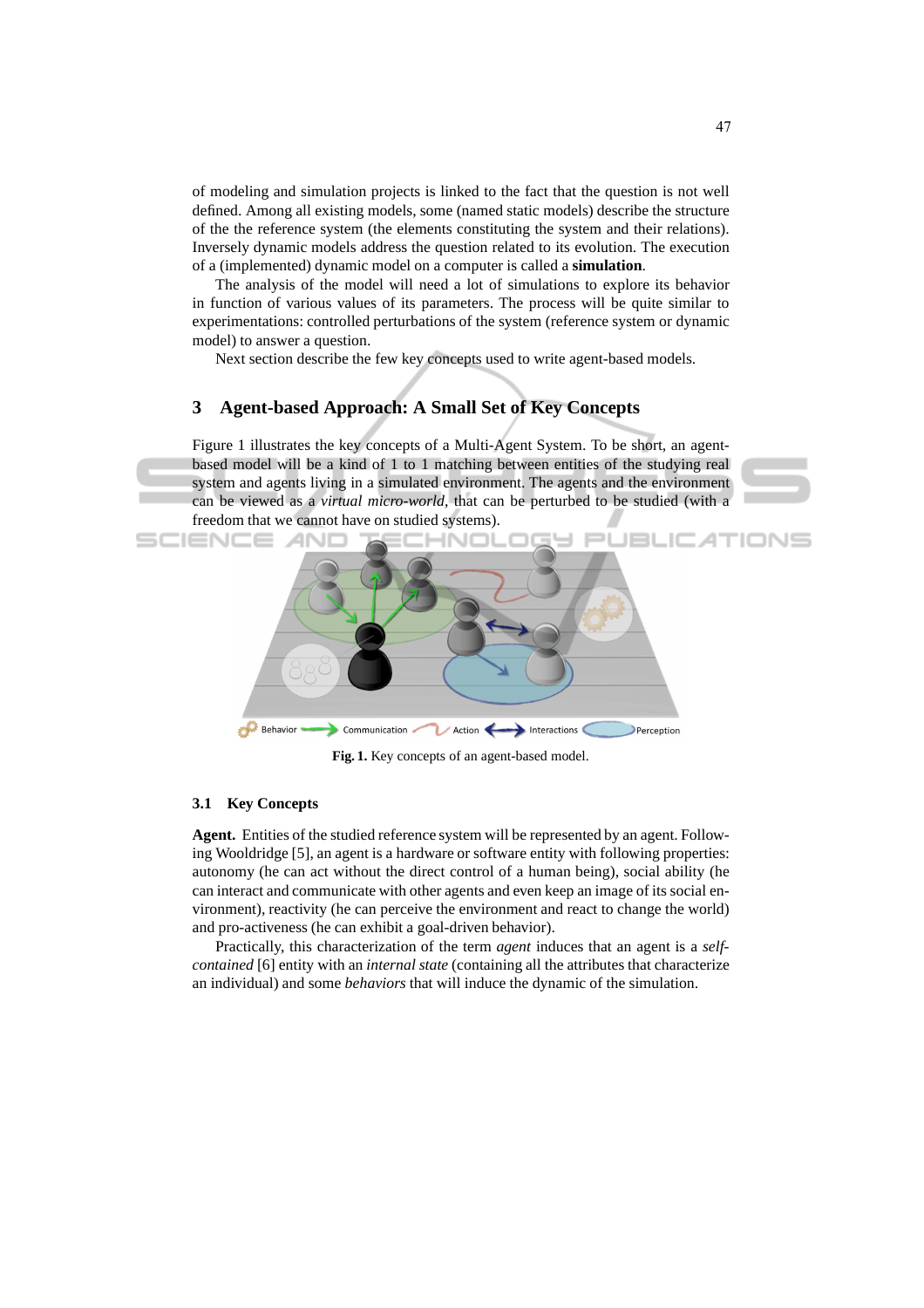**Environment.** Agents live, evolve and interact in a simulated environment<sup>3</sup>. The environment can have various topologies: it can be continuous (in particular when modeler wants it to be created from GIS data) or discret (e.g. a grid or a network)  $[7]^4$ . It provides various services to agents: it gives the possibility to compute neighborhoods (depending on the environment topology). It also allows agents to interact and in particular to communicate with others.

#### **3.2 Agent-based Model Characteristics**

The great power of agent-based models compared with other kinds of modeling paradigms is its huge expressive power. An agent is a very versatile object: it can represent any kind of entity of the real system, at any time or space scale, with any kind of formalism. A model can be heterogeneous in terms of the kinds of agents. This paradigm is thus very well-adapted to integrated models (for example of socio-economic and environmental systems) containing heterogeneous entities. For example, a model could contain agents representing farmers, watershed areas, fields or economic market (see Section 4.2 for a description of the MAELIA model). Each kind of agent has his own dynamic (i.e. behaviors) described in its own formalism.

It is important to note that agent-based models are generative models: they produce a result observed at the macroscopic level from lower levels dynamics, while equationbased models are analytical ones: they aim at characterizing equilibria. The modeler has in addition freedom on the level of both observations and simulations. Some indicators can be interesting at a meso-level (some agent aggregates). Similarly, it is sometimes interesting to aggregate some agents and give a dynamic to this aggregate as a whole (we name this kind of model a multi-level model).

**IONS** 

#### **3.3 How to Implement Agent-based Models**

A lot of tools have been developed last two decades to help modelers to implement their conceptual models. The main interest of these tools is to provide features to write easily models (e.g. built-in primitives to create agents or display the simulation and its results...), to make them as expressive as modelers want them to be (e.g. integration of GIS, 3D, social network, database access or differential equation solvers) or to link simulations with additional external tools (e.g. for the analysis of the results)<sup>5</sup>.

We will introduce in the sequel three open-source tools. The two first ones are wellestablished tools with two opposite approaches. On the one hand, Netlogo [9] is definitely the most used platform. It is dedicated to non-computer scientist: it provides a simple modeling language that can be used by any modeler to write its model. Nevertheless its language structure and its performances limits often its use to simple models

<sup>&</sup>lt;sup>3</sup> Note that this environment can be considered also as an agent containing all the other agents.

<sup>&</sup>lt;sup>4</sup> In addition to continuous/discret, Wooldridge gives additional features to environment such as: dynamic/static (the state of the environment changes or not during the simulation), deterministic/non-deterministic (if it is dynamic, the changes are deterministic or stochastic), accessible/inaccessible (can agents have access to all information of the environment) [1].

<sup>5</sup> Interested readers can have a look at [8] for an overview.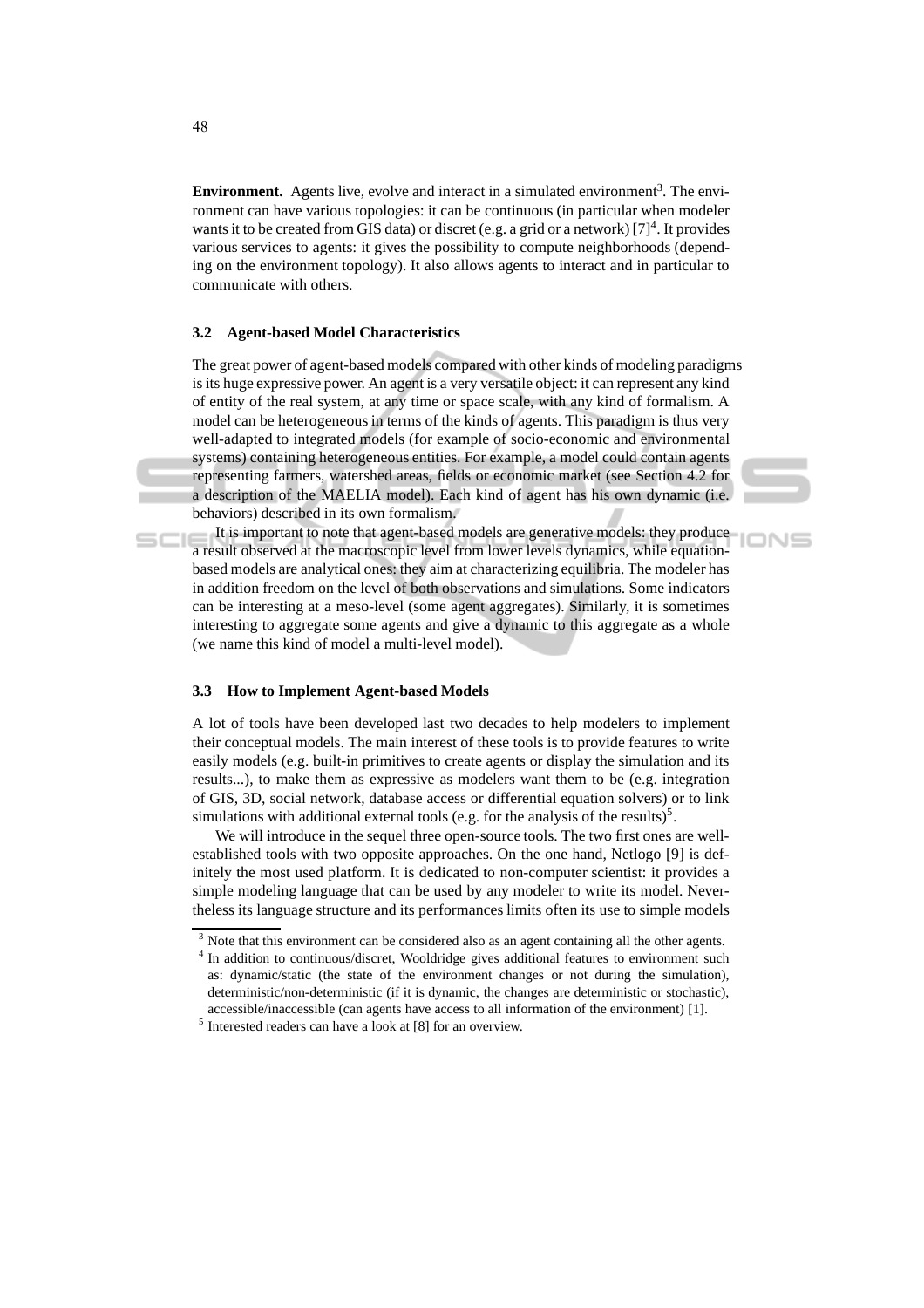or prototypes. On the other hand, Repast (Symphony) [10] provides an environment to develop agent-based simulators mainly in Java (and Groovy), it is thus dedicated to computer scientists that do not need a simple language (and even are much more comfortable with a traditional language) but look for additional powerful and dedicated tools (for example in terms of integration of GIS) and want to have simulations with a huge number of agents.

The GAMA platform [11] is an intermediate solution: it provides a modeling language and a powerful Integrated Development Environment to ease non-computer scientist to develop model with powerful features in terms of GIS integration or high-level decision-making algorithm to integrate into the agents. In addition, both the langage and the software have been designed to allow the development of big models with a huge number of agents.

Of course any generic programming language can also be used to implement an agent-based simulator. Despite the powerful existing tools, lot of teams have chosen to implement from scratch their own ad hoc simulator for a dedicated project. The main reason is that the power of existing tools comes often with either some constraints in the manipulated concepts or a heaviness due to the genericity of the tool.

# **4 Applications**

A huge number of models has now been developed in lots of research fields [12]. In the sequel, we illustrate agent-based modeling on two paradigmatic kinds of models: very simple (and often abstract) models to study in depth a single phenomenon (e.g. diffusion-related models [13]) and an example of a very complex integrated socioenvironmental model (the MAELIA project [14]).

-INOL

#### **4.1 Simple Agent-based Models: Examples of Diffusion Models**

**Opinion Dynamics.** First studies on opinion dynamics come from social psychology in order to understand group decision-making process [15]. An interesting phenomenon observed when a group is looking for a consensus is the emergence of extremist opinions whereas it would be expected that the group reaches a mean opinion between individual opinion. First models [16] were based on statistical physics and considered only binary opinions. They have been extended to take into account continuous opinions and conviction level.

First the bounded confidence model [17] uses continuous opinion value and acceptability threshold. When two agents (representing individuals moving in an abstract environment) meet each other they share their opinions. If they are not too far (distance below a threshold), opinions are altered in order to come closer. Depending on parameters (interaction frequency, initial opinion distribution, or even interaction network topology), various kinds of convergence can appear: either convergence to an intermediate consensus or to one or two extremist opinions.

This model has also be extended by introducing a second parameter related to the opinion: a confidence value (that will also represent a persuasion power value) [18]. This is the so-called relative agreement model. An opinion will thus be described by a

JEI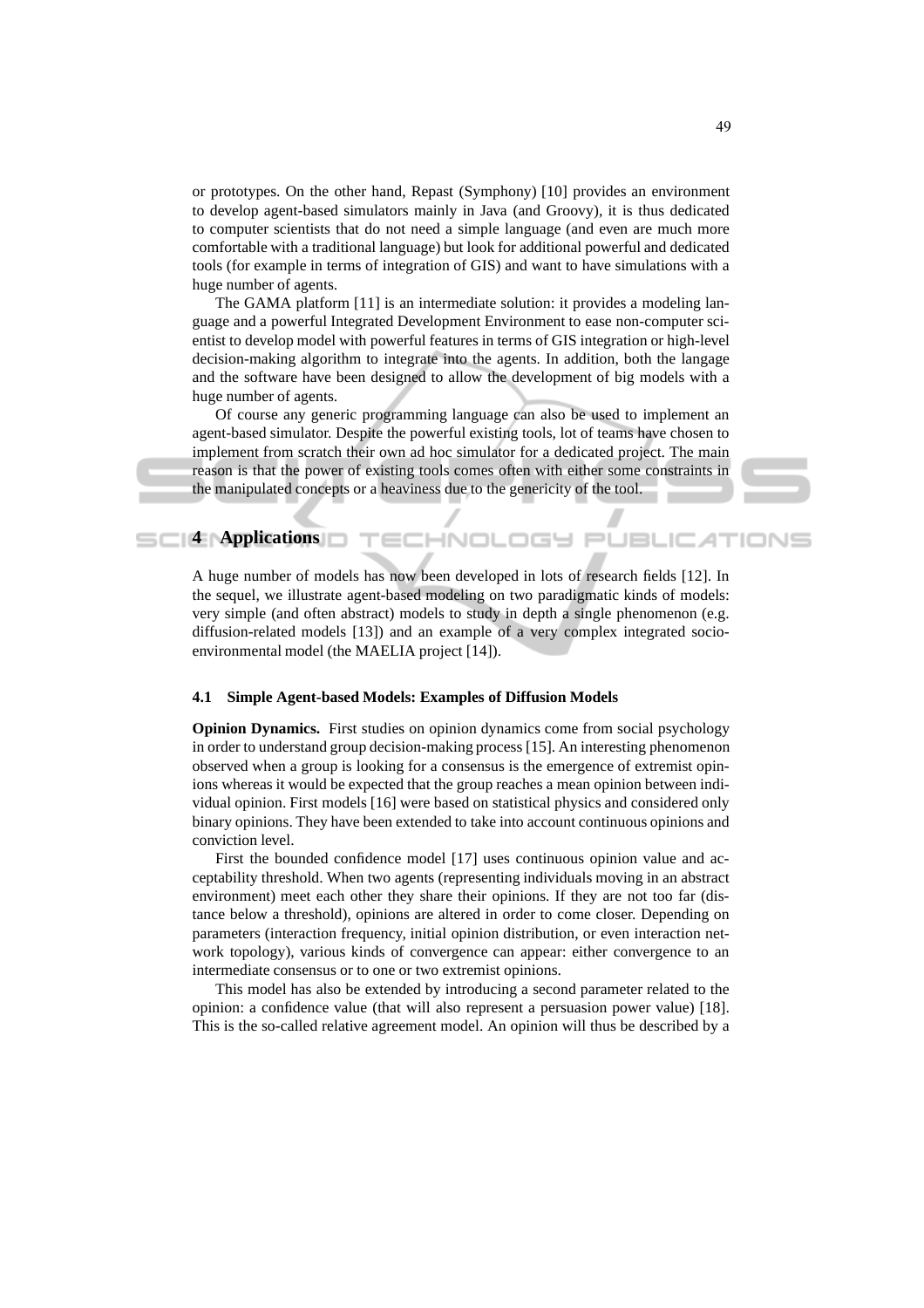value and an incertitude interval around it. The smaller this interval is, the more confident in his opinion the agent is. When two agents meet each others, they will have an influence on each other opinion only if their interval intersects. In this case the opinions will tend to move towards the most confident agent's opinion. This will also make the confident interval smaller because in some way the opinion has been confirmed by interaction. This model provides good results compared to observed data. In particular in an unconfident population the opinion of extremists will be an attractor for agents' opinion, whereas they will not have such a big impact on a population without a strong uncertainty. This last model has been used as a basic element of another kind of diffusion phenomenon: the diffusion of innovations.

**Diffusion of Innovations.** Diffusion of innovations is the study of how and why an innovation (a new product for example) spreads in a population. Linked questions are for example: will an innovation percolate? how to improve this diffusion? how to predict the rate of adoption? Rogers [19] has laid the foundation of this research field. He proposed a typology of individuals with relation to their adoption time: Innovators, Early Adopters, Early Majority, Late Majority and Laggards. A successful diffusion of an innovation in a population follows most of the time a S-curve (see for example [20] about the diffusion of hybrid seed corn). This curves is the result of interactions (mainly communication and information sharing) between individuals and is due to their heterogeneity with regard to the innovation adoption.

'IONS

The most well-known macroscopic model of innovation diffusion is Bass' one [21]. He attempted to formalized Rogers' observations by giving equations reproducing the S-curve. He considered that 2 phenomena take part to the diffusion of an innovation: innovation and imitation. He thus considered only two kinds of individuals: *Innovators* and *Imitators* (as an aggregation of Early Adopters, Early Majority, Late Majority and Laggards). First (the small number of) innovators will decide by themselves whether they adopt or not the innovation (which produces the slow begin in the adoption curve). Imitators are sensitive to social influence. Their probability to adopt an innovation will depend on and increase with the number of previous adopters (which produces the exponential part of the curve). The last stable part of the curve appears when only few imitators remain. This model has successfully been applied to several big U.S. companies to reproduce diffusion curve or to predict innovation diffusion. But due to its simplicity, lots of limitations have been highlighted and the model has been extended in particular to take into account missed innovation diffusion factors, such as price, advertisement or international market (interested readers can have a look at [22] for an overview).

In order to improve the descriptive power of the models by taking into account heterogeneity in the population (for example differences of culture) and the network effect that is observed in innovation diffusion, some microscopic models have been proposed and in particular agent-based models [23].

Examples of individual model are threshold model [24]. In this model, agents will adopt an innovation when the number of neighbor agents that have already adopted the innovation is higher than their threshold. By introducing a specific threshold for each agent, we can have an heterogenous population. The threshold value distribution will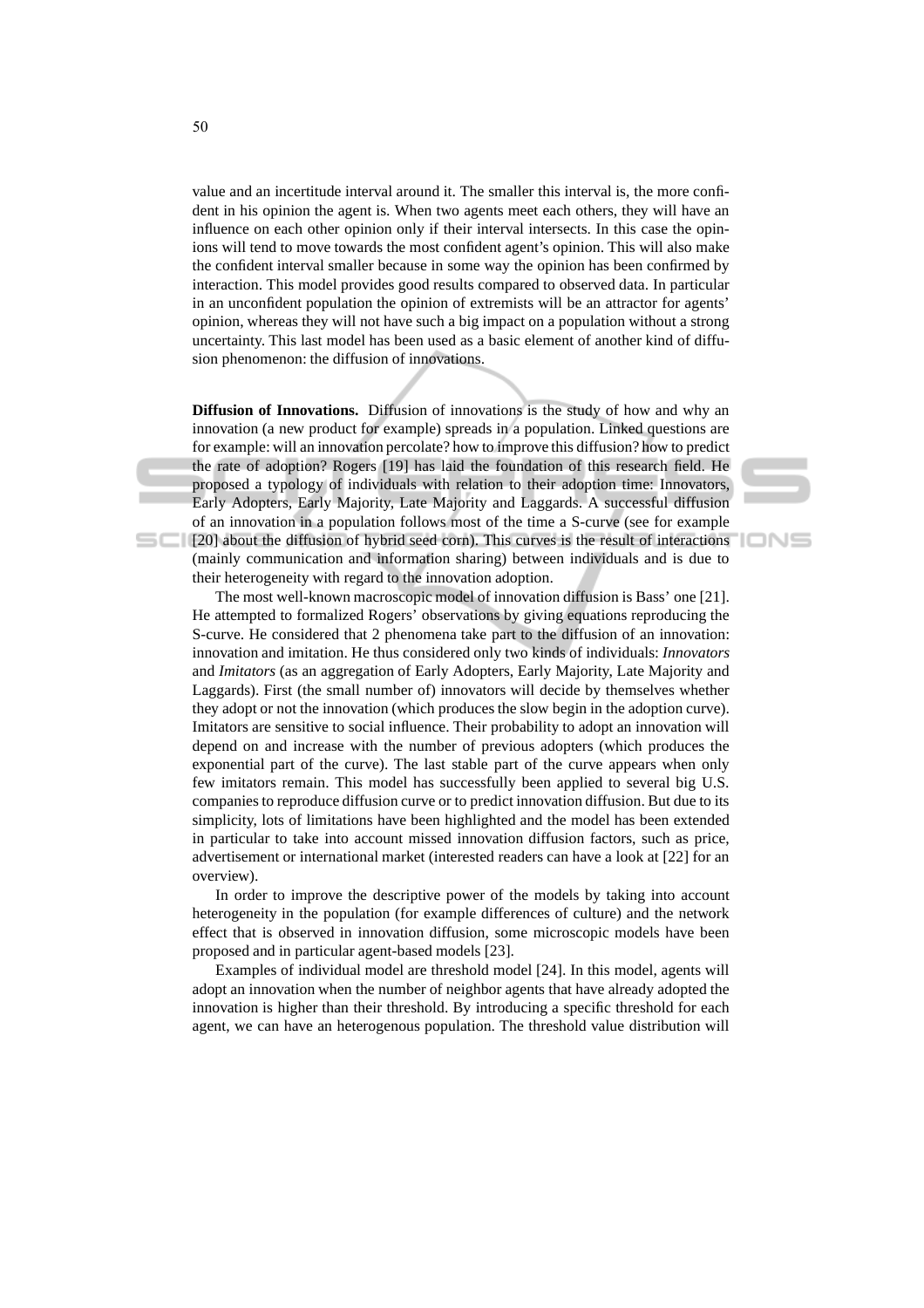have a huge impact on the diffusion of innovations, in particular when it is coupled with some specific position in the interaction social network.

Previous model has been extended to take into account important adoption factors linked to communication between agents and individual choice process.The IMAGES project [25] has produced an interesting agent-based model aiming at studying the diffusion of innovations in the case of new agro-environmental policies. This model is deeply linked to actual world because it has been built thanks to farmer surveys about their perception of the innovation consequences and their social network. Each agent represents an agricultural unit (which is quite similar to a farmer). These agents are based on the Relative agreement model [18], which is a major benefits comparing to other innovation diffusion models.

**Spread of Diseases.** Traditionally, models of disease spread are based on equationbased models [26] such as the SIR archetype and its extensions SIRS, SEIR and so on. Such models consider an homogeneous population in which any agent can interact with, i.e. infect, any other one. This approach provides rigorous analytic results but remains very simplistic.

The main improvement brought by the agent-based models of disease spread was to release the strong hypothesis of possible uniform interactions between agents by introducing space: agents can only infect agents close to them. They also move from place to place every day or for travel purpose and then can bring with them disease to an uninfected place (city for example) [27]. Agent-based models also allow modelers to introduce heterogeneity in the agent population and to explicitly represent social networks. Such models can thus represent much more realistic scenarios of disease spread. Agent-based approach are thus well-adapted to tackle questions about the influence of public information on the epidemic and its spread [28] or vaccination policy: they allow to test various vaccination scenario in terms of who, when and in which quantity it is more efficient to vaccinate.

Among the plenty of agent-based models of disease spread, we can present Episims [29] and its sequels. Episims is a framework to develop agent-based models of epidemic spread at various scales: it has been used from the scale of the city to the one of the state. Agents represent individuals. Their social relationships, the places where they used to go, their schedules (work, leisure or study) and their transportation network are also represented. The aim of these models is to study various mitigation policies taking into account contact social networks emerging from the transportation network and the various schedules.

**Dissemination of Culture.** Axelrod proposed an agent-based model of the culture dissemination in a population [30]. He aims at study the spread of culture from local (inter-individual) interactions and the emergence of cultural stable areas (and in particular their number, i.e. the number of culture at the end).

The author represents a culture as a set of features.The model considers a set of fixed agents with a culture (a set of values for each feature). At each simulation step, one agent and one of his neighbor are chosen. These two agents will have a probability

IONS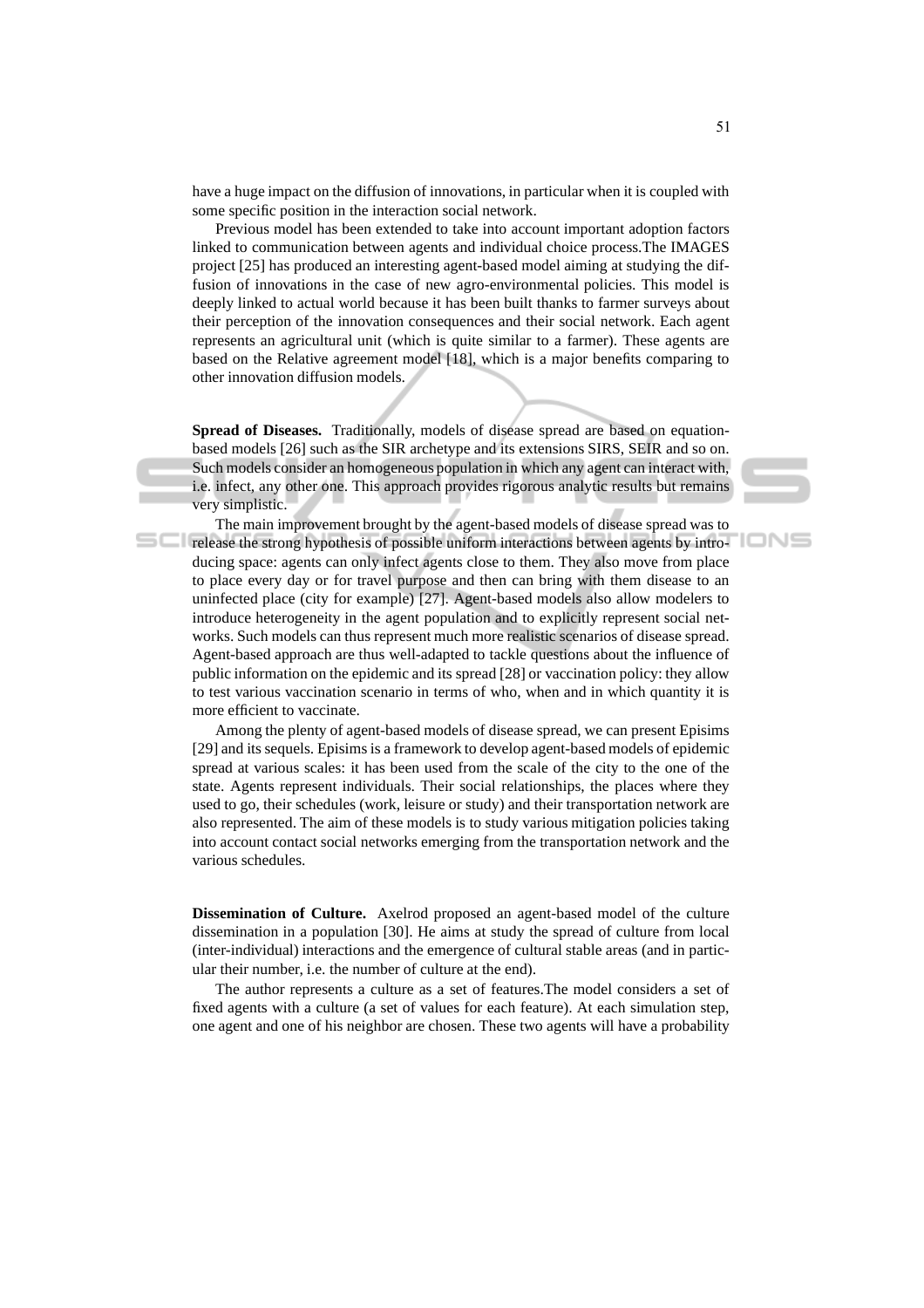of interaction that will be the ratio of similarity between their culture. If agents interact, the chosen agent will adopt the value of a random feature from his neighbor's culture.

The first interesting result of the model is that an unique culture does not always appear. In addition the author shows that the number of different cultures decreases with the number of features, the interaction range and the growth of the geographic territory size (above a threshold) and increases with the number of traits per features.

**Conclusion.** Boundaries between these various diffusion models are not so clear. For example, epidemic models have been used to represent the diffusion of an information [31] (an information is then similar to a disease, an agent "infects" another agent by communicating him a piece of information). Similarly the threshold model [24] has been applied to various models of diffusion of innovation or dynamic of opinions [18].

In all these cases, the tends to use agent-based models is always driven by the need to introduce heterogeneity into the agent's population and to use richer environment such as social networks. In addition this approach allows the modeler to access directly to the individual cognitive processes and to tune them and observe the interactions between this inner state (i.e. motivation) and the external social pressure.



# **4.2 Example of a Complex Model: The MAELIA Project [14]**

The MAELIA project aims at developing an agent-based platform for the simulation of socio-environmental impacts of norms designing the management of the water resource. For the purpose of this project, a meta-model of socio-environmental system describing entities (actor and resource) and processes has been developed [32]. In order to evaluate impacts of norms on a territory where renewable natural resources are at the same time submitted to concurring exploitations and dependent on bio-geochemical and physical patterns, the platform will be endowed with a lot of kinds of agents: actors of the model (individual farmers, prefect, water police... ) and resources (watershed areas, farms...).

These different kinds of agents are described using various formalisms. For example, the water flow in the watershed areas is described using the SWAT simulator equations [33], implemented into the GAMA platform [11]. A dedicated model of norms have also been implemented and a rule-based architecture developed for the prefect agent [34]. The farmer agents have the most complex cognitive architecture: a multicriteria decision-making process to plan crop on their fields [35]. Expected extensions of the model includes the introduction of a model of innovation diffusions in the population of farmers, based on their neighbourhood and/or social networks.

### **5 Perspectives: Current Trends and Issues in ABMS**

#### **5.1 Multi-level Aspects**

Multi-level models are a long-term research question in ABMS, but it becomes even more important with nowadays simulations including hundreds of thousand or millions of agents. As saw above, an agent is very versatile and can thus represent almost anything, even an aggregate of agents. A multi-level model is thus a model including agents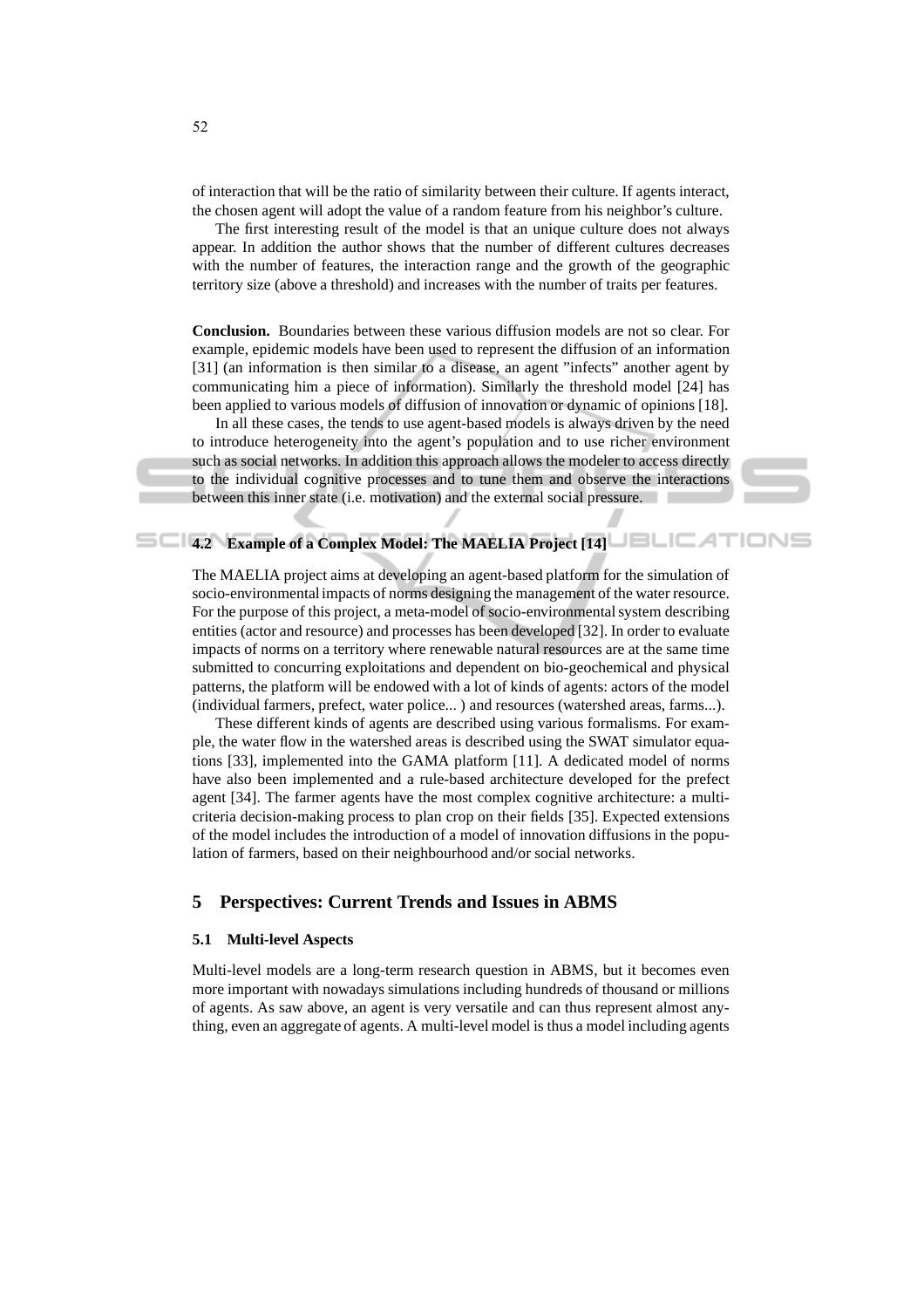at various levels, i.e. individual agents and aggregates of agents. Each of these agents can have its own behavior. The point is to link behaviors of individual agents and ones of agents that aggregate them. [36] present one of the most advanced work in the domain. Authors propose an operational meta-model for handling multi-scale models. It is integrated in the GAMA platform [11]. It allows any agent to capture any other agent and to redefine its behavior. Captured agents evolve thus inside the body of the agent (that becomes their environment). This approach also allows to tackle the issue of the multi-environment simulations: an agent can be part of several environments, e.g. it can be member of several social networks or located on several grids. An example of application is when agents are in an environnement moving relatively to any one (e.g. passengers in a moving train).

Despite Vo et al.'s work, a lot of related issues are still open, either on modeling aspects (e.g. definition of behavior for aggregate agents depending on individual agents) or in terms of visualisation and interaction of and with these aggregates.

#### **5.2 Articulation between Paradigms: Issues Linked to Interdisciplinarity**

As presented above, agent-based paradigm, thank to the versatility of agents, is welladapted to integrate various heterogeneous models from various research fields, using often various formalisms: agent-based models are the ideal place for cross-fertilization between disciplines and formalisms. Nevertheless, it requiers, in addition to technical issue related to model coupling, new methodologies to guide this coupling of paradigms and points of view. The mete-model proposed in the MAELIA project is a first step on this way.

We can find a good example of articulation between formalisms in epidemiology where the spread can be represented either by an SIR equation system or by using agent-based formalism. We can imagine various ways of interactions between these two paradigms that can be complementary. Equations can directly be used to describe the behavior of some agents [37]: in a city network, each city epidemic state can be modeled using SIR equations. People moving between cities can be represented by agents with an epidemic state that will evolve thank to interactions with other agents they will meet during their trip. So equation-based approach will be well-dedicated to describe dynamic of an aggregation of a huge number of agents (in situation where it is useless or too much time-consuming to represent all individuals). Another way to articulate both paradigms is by using one to describe or improve the other one: e.g. equation-based models to calibrate the agent-based model or agent-based model to infer equation-based model.

#### **5.3 Towards Virtual Laboratories...**

As highlighted in the Section 2, simulations are to models what experimentations are to reference systems: a way to study them by perturbing them in a controlled environment. From this remark emerges the idea to build virtual laboratories: they would be computer softwares allowing to implement a model, to run simulations and to analyse the results. An experimental approach for multi-agent simulation should thus be developed.

Agent-based models have the specificity to have a lot of parameters on which the

IONS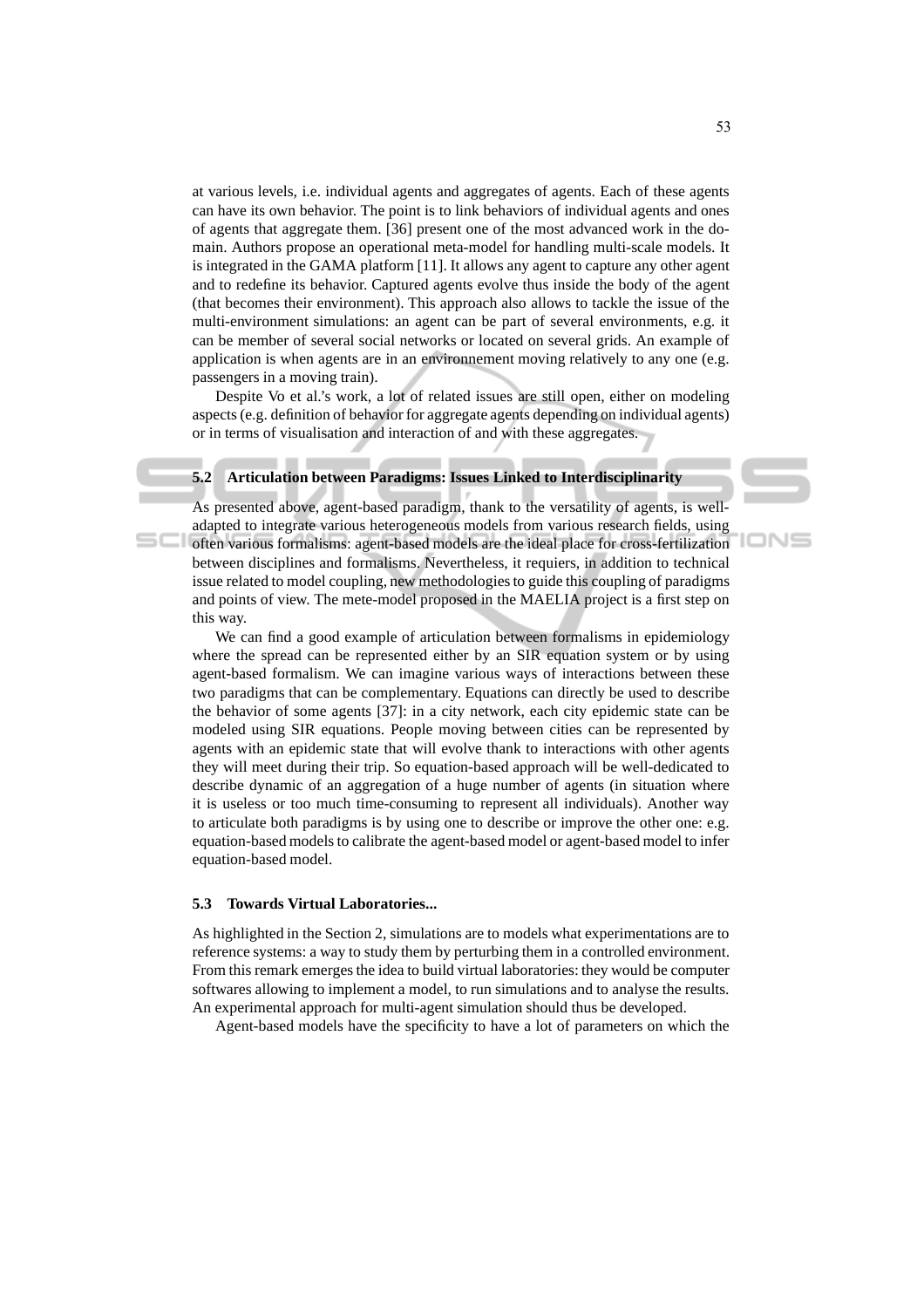experiment should play. In addition such models have most of the time a stochastic part. These two reasons induce the need to make a lot of simulations to explore the model. The virtual laboratory should thus allow modelers to automatise the execution of the simulations. This also imposes needs in terms of computational power and distributed computation on clusters or grids to fulfil the study of a model. In addition to purely hardware issues, new exploration algorithms should be developed to exploit better this computation power.

# **6 Conclusions**

This tutorial note has introduced the field of agent-based modeling and simulation illustrated with some examples of diffusion models. These examples showed the versatility allowed by this kind of approach. We showed which benefits this approach has brought to traditional macroscopic models in terms of expressivity. It allows modelers to represent finely individual behaviors and allows them to perturb and experiment these models in some kinds of virtual laboratories.

The cost of this expressivity power is of course the complexity of the models with all the consequences this could have: difficulty to understand the model and how the macroscopic results are produced, to calibrate it, to experiment it deeply and even to

communicate it to the community. Most of these issues are now active research fields.



## **References**

- 1. Wooldridge, M.: An Introduction to Multiagent Systems. John Wiley and Sons Ltd (2002)
- 2. DeAngelis, D., Gross, L.: Individual-Based Models and Approaches in Ecology. Chapman and Hall, New York (1992)
- 3. Gilbert, N., Troitzsch, K. G.: Simulation for the Social Scientist. Second edn. Milton Keynes: Open University Press (2005)
- 4. Minsky, M. L.: Matter, mind and models. In: Proc. International Federation of Information Processing Congress. Volume 1. (1965) 45–49
- 5. Wooldridge, M., Jennings, N. R.: Intelligent agents: theory and practice. The Knowledge Engineering Review 10 (1995) 115–152
- 6. Macal, C., North, M.: Tutorial on agent-based modelling and simulation. Journal of Simulation 4 (2010) 151–162
- 7. Klügl, F., Fehler, M., Herrler, R.: About the role of the environment in multi-agent simulations. In Weyns, D., Dyke Parunak, H., Michel, F., eds.: Environments for Multi-Agent Systems. Volume 3374 of LNCS. Springer Berlin Heidelberg (2005) 127–149
- 8. Nikolai, C., Madey, G.: Tools of the trade: A survey of various agent based modeling platforms. Journal of Artificial Societies and Social Simulation 12 (2009) 2
- 9. Wilensky, U.: Netlogo. Technical report, Center for Connected Learning and Computer-Based Modeling, Northwestern University, Evanston, IL (1999)
- 10. North, M., Howe, T., Collier, N., Vos, J.: A declarative model assembly infrastructure for verification and validation. In: Advancing Social Simulation: 1st World Congress. (2007)
- 11. Taillandier, P., Vo, D. A., Amouroux, E., Drogoul, A.: GAMA: a simulation platform that integrates geographical information data, agent-based modeling and multi-scale control. In Springer, ed.: Proceedings of PRIMA. Volume 7057 of LNCS. (2010) 242–258